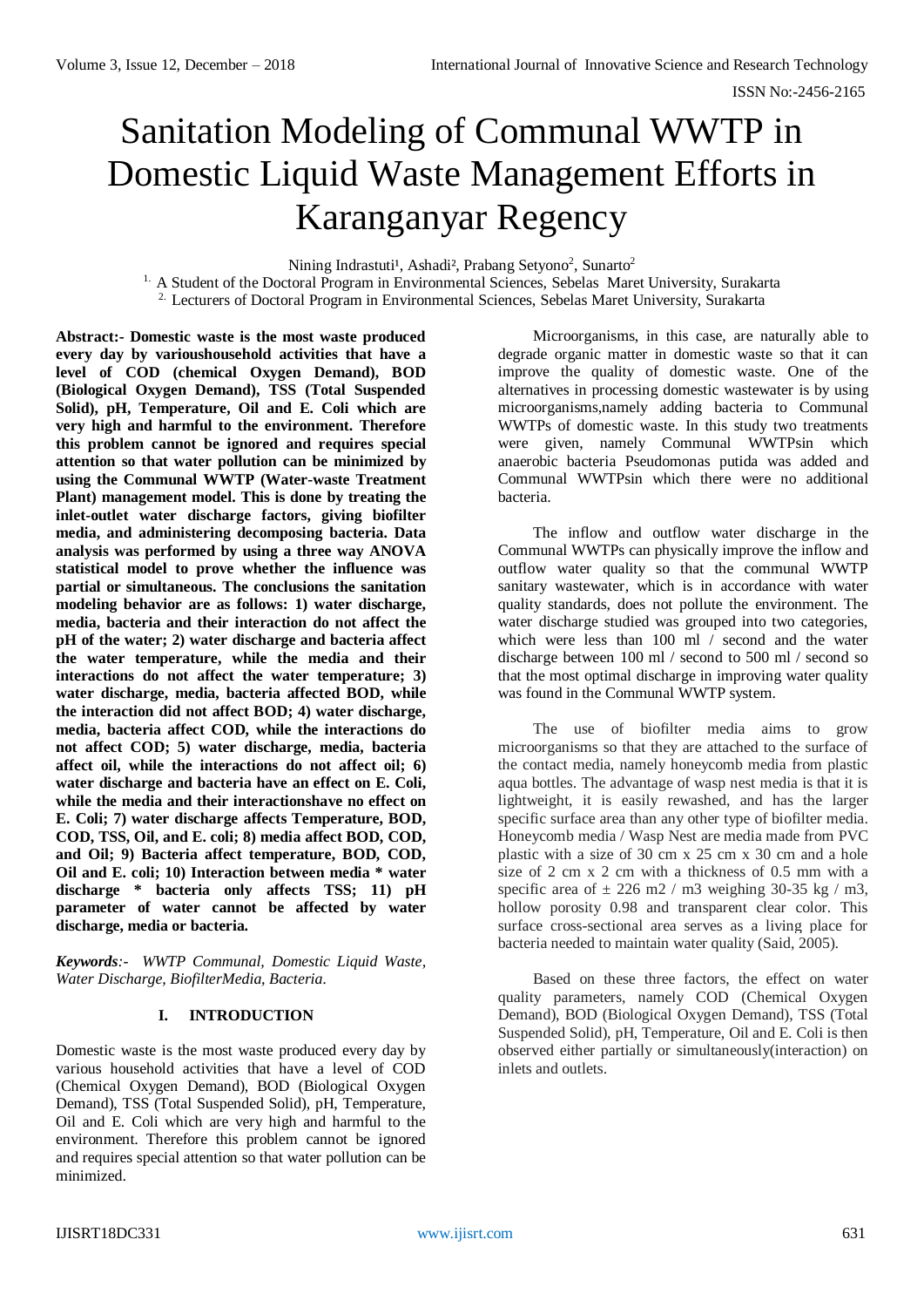

Fig 1:- Diagram of Wastewater Treatment Process by using Anaerobic Biofilter Process

#### **II. RESEARCH METHOD**

#### *A. Equipment*

Water sampling was taken in the WWTP inlet and outlet and is used to determine the type of efficient and effective domestic waste treatment filter media.

#### *B. Research Procedure*

This research was the development of a domestic waste processing sanitation model by using filter media in which bacteria was added to the Communal WWTPsand then the outlet water discharge was observed.

#### *C. Sampling*

The population in this study was domestic wastewater in Karanganyar Regency with a sample of 33 Communal WWTP networks in 10 sub-districts namely Colomadu (2), Jaten (7), Jumantono (1), Karanganyar (10), Karangpandan (1), Kebakkramat (2), Matesih (3), Mojogedang (2), Tasikmadu (3), and Tawangmangu (2).

#### *D. Data Analysis Method*

To test whether there were any differences in consumer perceptions in each experimental group, the average different test were carried out by using Three Way Analysis of Variance (Three Way ANOVA) statistic, whose steps were:

Average Balance Test by using formula 
$$
t = \frac{(\overline{x}_1 - \overline{x}_2) - (\mu_1 - \mu_2)}{\sqrt{\frac{s_1^2}{n_1} + \frac{s_2^2}{n_2}}}
$$

Normality test by using formulaL= max  $|F(Z_i) - S(Z_i)|$ , Homogeneity test by using formula

$$
X^{2} = \frac{2,303}{G} (f \log RKG - \sum f_{j} \log S_{j}^{2} G,
$$

Three way variance analysis test with Free Cell Frequency $\overline{X}_{ijkl}=\mu+\alpha_i+\beta_i+\gamma_k+\alpha\beta_{ij}+\alpha\gamma_{ik}+\beta\gamma_{ik}+\alpha\beta\gamma_{ijk}+\epsilon_{ijkl}$ Double comparison test by using formulaFi..-j..  $=$ 

$$
\frac{\left(\overline{\mathbf{X}}_{i..} - \overline{\mathbf{X}}_{j..}\right)^2}{RK_g \left(1/n_{i..} + 1/n_{j..}\right)}
$$

where as the layout of the data was described in the form of research design as follows:

| ↖<br>B |                | B              |                |                |                |  |  |  |
|--------|----------------|----------------|----------------|----------------|----------------|--|--|--|
|        |                | $b_1$          |                | b <sub>2</sub> |                |  |  |  |
| A      | ╭<br>◡         | c <sub>1</sub> | c <sub>2</sub> | c <sub>1</sub> | c <sub>2</sub> |  |  |  |
| A      | a <sub>1</sub> | $a_1b_1c_1$    | $a_1b_1c_2$    | $a_1b_2c_1$    | $a_1b_2c_2$    |  |  |  |
|        | $a_2$          | $a_2b_1c_1$    | $a_2b1c_2$     | $a_2b_2c_1$    | $a_2b_2c_1$    |  |  |  |

Table 1:- Design of research data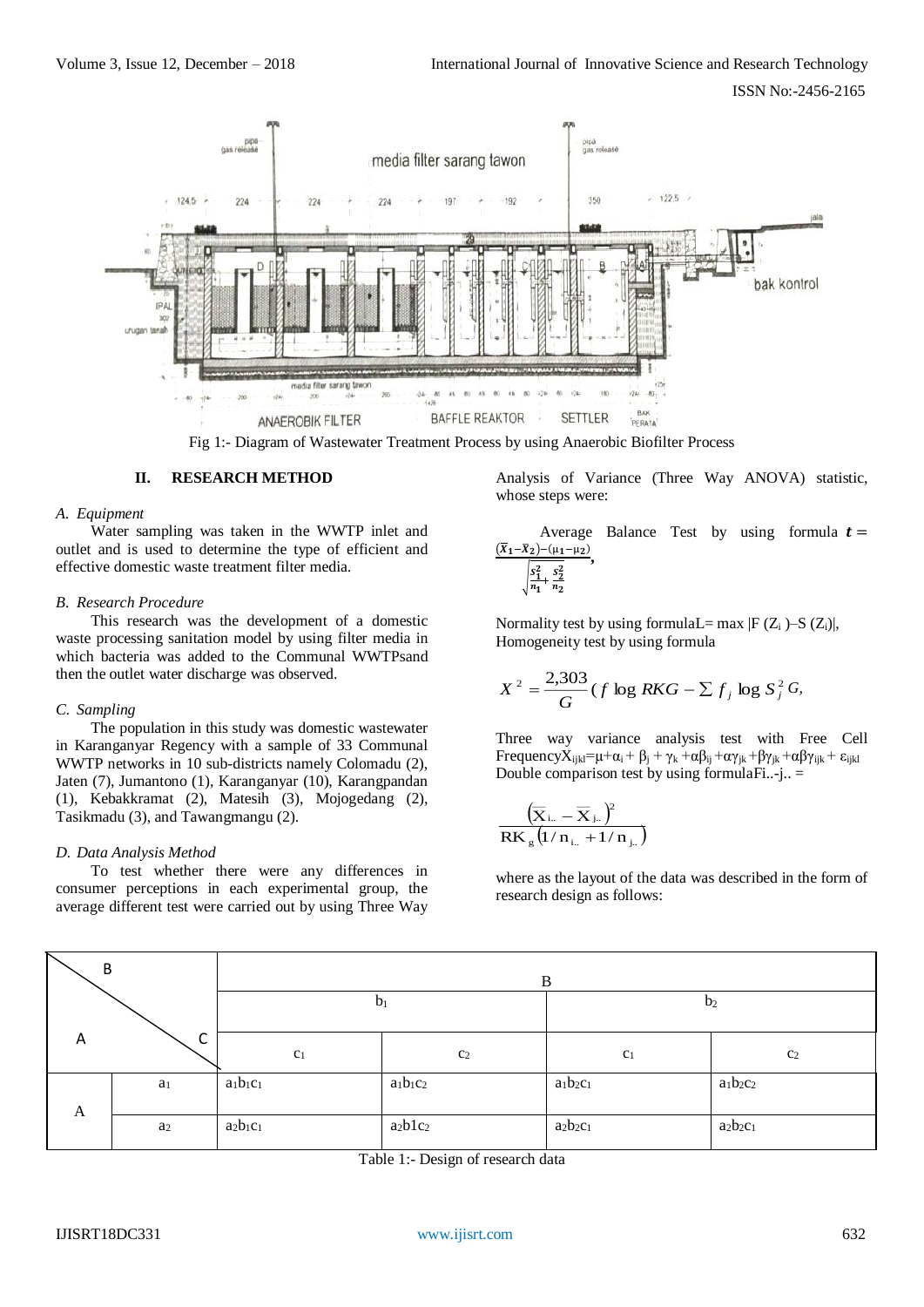# **III. RESULTS AND DISCUSSION**

Domestic waste sanitation conditions in Karanganyar Regency are a description of the environment of sewage disposal from the results of household activities, especially black water which is influenced by the type of sanitation facilities and the quantity of domestic waste produced by each person  $\pm$  90 liters / person / day. The sanitation sector is one of the public services related very much to poverty which adversely affects health and environmental conditions, especially in dense, slum and poor residential areas.

Karanganyar Regency is one of the districts that has many sanitation-prone areas, namely: 177 villages / subdistricts whose sanitation conditions are 6 Villages at very high risk, 77 villages at high risk, 54 villages at moderate risk, and 40 villages at less risk. Sanitation Facilities of the community in Karanganyar Regency are on site sanitation with a latrine in each household. There are two types of sanitation facilities, namely: healthy latrines (latrines with goosenecks and septic tanks), unhealthy latrines (simple and straight latrines) and,even, some do not have one. Those who do not have latrines usually defecate on rivers, gardens and hitchhikes in neighbors. There are 47% of the population served and 53% not served.

This condition can result in a decrease in water quality not only due to industrial waste, but also due to household waste both liquid and solid waste (Lallanilla, 2013). The decline in water quality is caused by pollution from household waste and industrial wastes that do not heed the proper disposal and treatment of waste conditions in the surrounding environment, so that it has an impact on the condition of residents' well water, river water and groundwater.

With the Communal WWTPs, it is expected that household waste can be managed before being discharged into nature in order not to pollute the environment. Some indicators that can be used as environmentally friendly water parameters are temperature, pH, BOD, COD, TSS, Oil, and E. Coli. These seven indicators can be managed technically so that the results of the household waste disposal do not pollute the environment.

Effective and efficient domestic waste sanitation modeling will produce clean and not polluting the quality of wastewater. The quality of waste water is influenced by 3 factors as follows:

### *A. Water Discharge*

Some domestic waste management efforts can be in the form of a settlement model by providing special treatment such as controlling water discharge, providing media, and adding liquid bacteria in order to improve the quality of waste water. According to (Sumantry, 2012) water discharge can improve water quality carried out by the float method. This is in accordance with the research of (Ayubi, Dzulkiflih, & Rahmawati, 2015) which states that the measurement of water in-pipe discharge can effectively improve water quality in BOD, COD, TSS, and E. Coliparameters.

According to (Sarasdewi, Antara, & W, 2015), water discharge can reduce contamination of domestic wastewater treatment plants. Water discharge or flow rate of 50 ml / minute effectively reduced ammonia, COD, BOD, and TSS content by 91.42%, 74.77%, 52.95% and 72.76% respectively. This is in line with the data analyzed in this study which can be tabulated as in Table 2 below.

|             | Inlet                                |                     | Outlet  |          |          |         |
|-------------|--------------------------------------|---------------------|---------|----------|----------|---------|
| Parameter   | Discharge $(Q1)$<br>Discharge $(Q2)$ |                     | t test  |          |          | t test  |
| pH          | 7,07                                 | 6,85                | 0,74    | 7,12     | 6,97     | 0,53    |
| Temperature | 25,91                                | 26,70               | $-0,92$ | 25,21    | 26,57    | $-1,28$ |
| <b>BOD</b>  | 137,23                               | 134,72              | 0,09    | 20,34    | 26,54    | $-2,76$ |
| COD         | 257,16                               | 231,47              | 0,54    | 34,28    | 39,99    | $-2,07$ |
| <b>TSS</b>  | 172,29                               | 166,89              | 0,14    | 24,88    | 32,00    | $-2,57$ |
| Oil         | 2,91                                 | 2,82                | 0,38    | 1,88     | 2,24     | $-1,82$ |
| E.Coli      | 190.416.666.666.667                  | 175.555.555.555.556 | 0,73    | 14.743,5 | 26.000,0 | $-2,46$ |

Table 2:- Test t and the average value of parameters in the Water Discharge group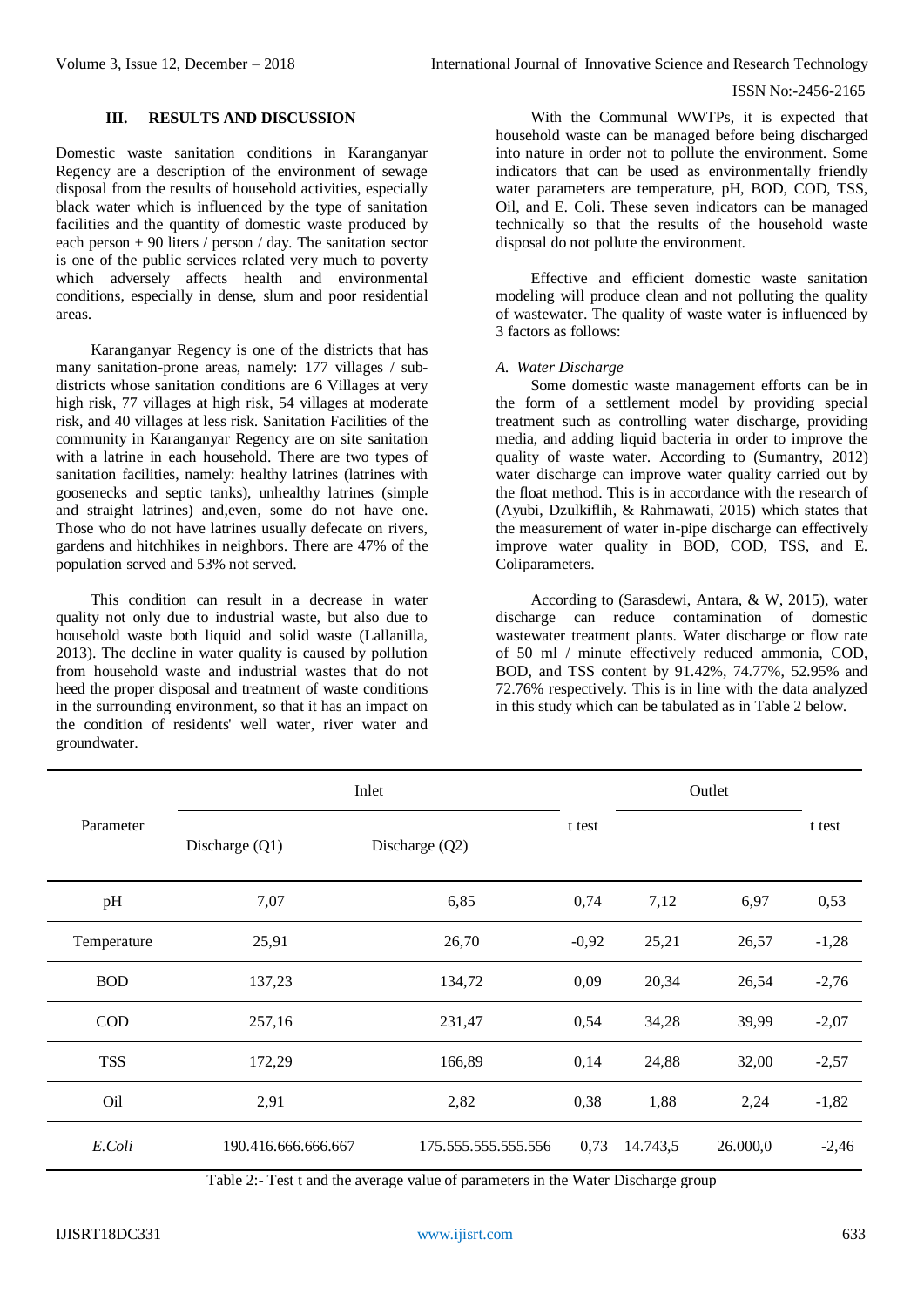| Parameter   | $\mathbf F$ | Sig   | Description                         |
|-------------|-------------|-------|-------------------------------------|
| pH          | 0,162       | 0,690 | Water discharge has no effect onpH  |
| Temperature | 7,312       | 0,012 | Water discharge affects temperature |
| <b>BOD</b>  | 48,532      | 0,000 | Water discharge affects BOD         |
| <b>COD</b>  | 6,084       | 0,021 | Water discharge affects COD         |
| <b>TSS</b>  | 6,774       | 0,015 | Water discharge affects TSS         |
| oil         | 9,003       | 0,006 | Water discharge affectsoil          |
| E.Coli      | 10,347      | 0,004 | Water discharge affects E.Coli      |

Table 3:- Recapitulation of the influence of Discharge on research parameters (pH, Temperature, BOD, COD, TSS, oil, and E. Coli)

Table 3 shows that the water discharge in the Communal WWTP affects temperature, BOD, COD, TSS, oil and E. coli content, but it does not affect pH.

#### *B. Bio Filter Media*

The research of (Filliazati, Apriani, & Zahara, 2011) states that the use of bioball media can improve the quality of domestic waste (greywater) according to water quality standards. Efforts to manage domestic waste with bioball media can reduce BOD by 68.98% from the initial concentration of BOD 785.5 mg / l to be 235.29 mg / l. At the same time, the efficiency of decreasing fat oil was 96.60% from the initial concentration of 5213 mg / l to be 177.5 mg / l. According to (Case, Tahu, & Tempe, 2001)

the use of honeycomb biofilter / Wasp Nest with dimensions of 28 cm x 25 cm x 30 cm can reduce BOD levels with an efficiency level of 51% to 91% in 1 to 14 days.

According to(Nugroho, Sumiyati, & Hadiwidodo, 2014), media use can reduce concentration and efficiency of COD by 60.76%, and oil by 62.26%. These results are in accordance with field observations in which biofilter can reduce the concentration of BOD, COD, and oil shown in Table 4 below:

|             | Inlet               |                     | Outlet     |               |          |         |
|-------------|---------------------|---------------------|------------|---------------|----------|---------|
| Parameter   | Media $(M1)$        | t test              | Media (M1) | Media<br>(M2) | t test   |         |
| pH          | 7,12                | 6,85                | 1,03       | 7,13          | 7,01     | 0,47    |
| Temperature | 26,07               | 26,19               | $-0,14$    | 26,13         | 24,83    | 1,35    |
| <b>BOD</b>  | 128,32              | 147,70              | $-0,77$    | 19,25         | 25,81    | $-3,40$ |
| <b>COD</b>  | 233,03              | 273,39              | $-0,95$    | 32,66         | 40,14    | $-3,26$ |
| <b>TSS</b>  | 156,32              | 190,50              | $-0,98$    | 24,42         | 30,07    | $-2,21$ |
| oil         | 2,94                | 2,81                | 0,61       | 1,72          | 2,33     | $-3,91$ |
| E.coli      | 195.789.473.684.211 | 173.571.428.571.429 | 1,23       | 13.454,9      | 23.728,6 | $-2,50$ |

Table 4:- Test t and average parameter values in the BioFilter Media group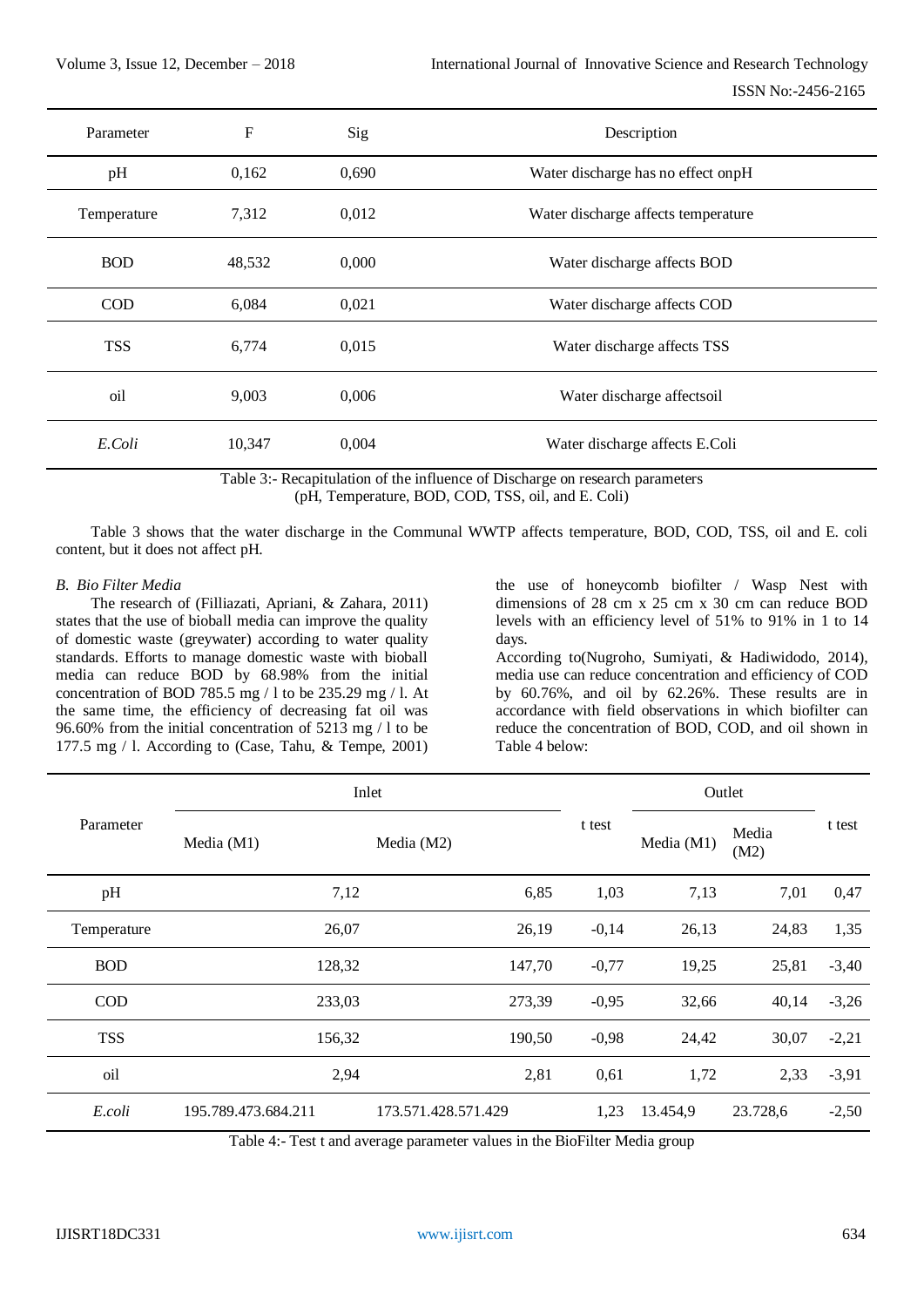| Parameter       | F     | Sig   | Description                              |
|-----------------|-------|-------|------------------------------------------|
| pH              | 1,864 |       | $0,184$ Media has no effect on pH        |
| Temperature     | 2,806 |       | 0,106 Media has no effect on temperature |
| <b>BOD</b>      | 8.929 | 0.006 | Media affects BOD                        |
| $\rm COD$       | 4,178 | 0.052 | Media affects COD                        |
| <b>TSS</b>      | 3,356 | 0.079 | Media has no effect on TSS               |
| O <sub>il</sub> | 8,031 | 0.009 | Media affectsOil                         |
| E.Coli          | 1.42  | 0.245 | Media has no effect on E. Coli           |
|                 |       |       |                                          |

Table 5:- Recapitulation of the influence of the Media on research parameters (pH Temperature, BOD, COD, TSS, oil, and E. Coli)

Based on the analysis of ANOVA, it can be seen that the biofilter media have a significant effect on BOD, COD, Oil and do not affect pH, temperature, TSS, and E. coli.

#### *C. Bacteria*

According to(Evdokimova, Gershenkop, & Fokina, 2012)bacteria can reduce levels of BOD and COD in given standards and can reduce the number of bacteria e.coli. Even,(Arief, 2010)states that bacteria improve water quality by 61.21% to 97.81%, and reduce TSS levels to 90.77% so that the water meets quality standards.

(AlpHonsus Yospy Guntur D (1), AlpHonsus Wibowo N Jati (2), L Indah Murwani Yulianti(3); 2017),

state that giving bacteria can reduce the level of Dissolved Oxygen Density (BOD) by 52.69%, the level of Chemical Oxygen Demand (COD) by 69.29%, and the level of Total Suspended Solid (TSS) by 73.87%. This is in line with the empirical conditions in the management of Communal WWTP in Karanganyar Regency that the administration of bacteria effects temperature, BOD, COD, oil and E. Coli, as the results of ANOVA analysis in Table 6 below:

|             | Inlet               |                     | Outlet  |                                   |          |         |  |
|-------------|---------------------|---------------------|---------|-----------------------------------|----------|---------|--|
| Parameter   | Bacteria (B1)       | Bacteria (B2)       | t test  | Bacteria<br>Bacteria (B1)<br>(B2) |          | t test  |  |
| pH          | 7,04                | 6,97                | 0,25    | 6,96                              | 7,24     | $-1,12$ |  |
| Temperature | 25,82               | 26,54               | $-0,93$ | 25,07                             | 26,27    | $-1,25$ |  |
| <b>BOD</b>  | 140,19              | 131,60              | 0,34    | 19,27                             | 25,79    | $-3,37$ |  |
| <b>COD</b>  | 247.80              | 253,34              | $-0,13$ | 33,45                             | 39.07    | $-2,29$ |  |
| <b>TSS</b>  | 174,84              | 165,36              | 0,27    | 24,58                             | 29,86    | $-2,04$ |  |
| Oil         | 2,90                | 2,86                | 0,18    | 1,79                              | 2,23     | $-2,50$ |  |
| E.Coli      | 180.526.315.789.474 | 194.285.714.285.714 | $-0,75$ | 12.270.7                          | 25.335,7 | $-3,40$ |  |

Table 6:- Test t and average parameter values in the Biofilter Media group

| Parameter   | F      | Sig   | Description                   |
|-------------|--------|-------|-------------------------------|
| pH          | 0.214  | 0,648 | Bacteria has no effect on pH  |
| Temperature | 6,974  | 0,014 | Bacteria affects temperature  |
| <b>BOD</b>  | 47,124 | 0,000 | Bacteria affects BOD          |
| <b>COD</b>  | 3,603  | 0,069 | Bacteria affects COD          |
| <b>TSS</b>  | 3,31   | 0,081 | Bacteria has no effect on TSS |
| Oil         | 8,936  | 0,006 | Bacteria affectsOil           |
| E.Coli      | 8.377  | 0.008 | Bacteria affectsE.Coli        |

Table 7:- Recapitulation of the effect of Bacteria on research parameters (pH Temperature, BOD, COD, TSS, oil, and E. Coli)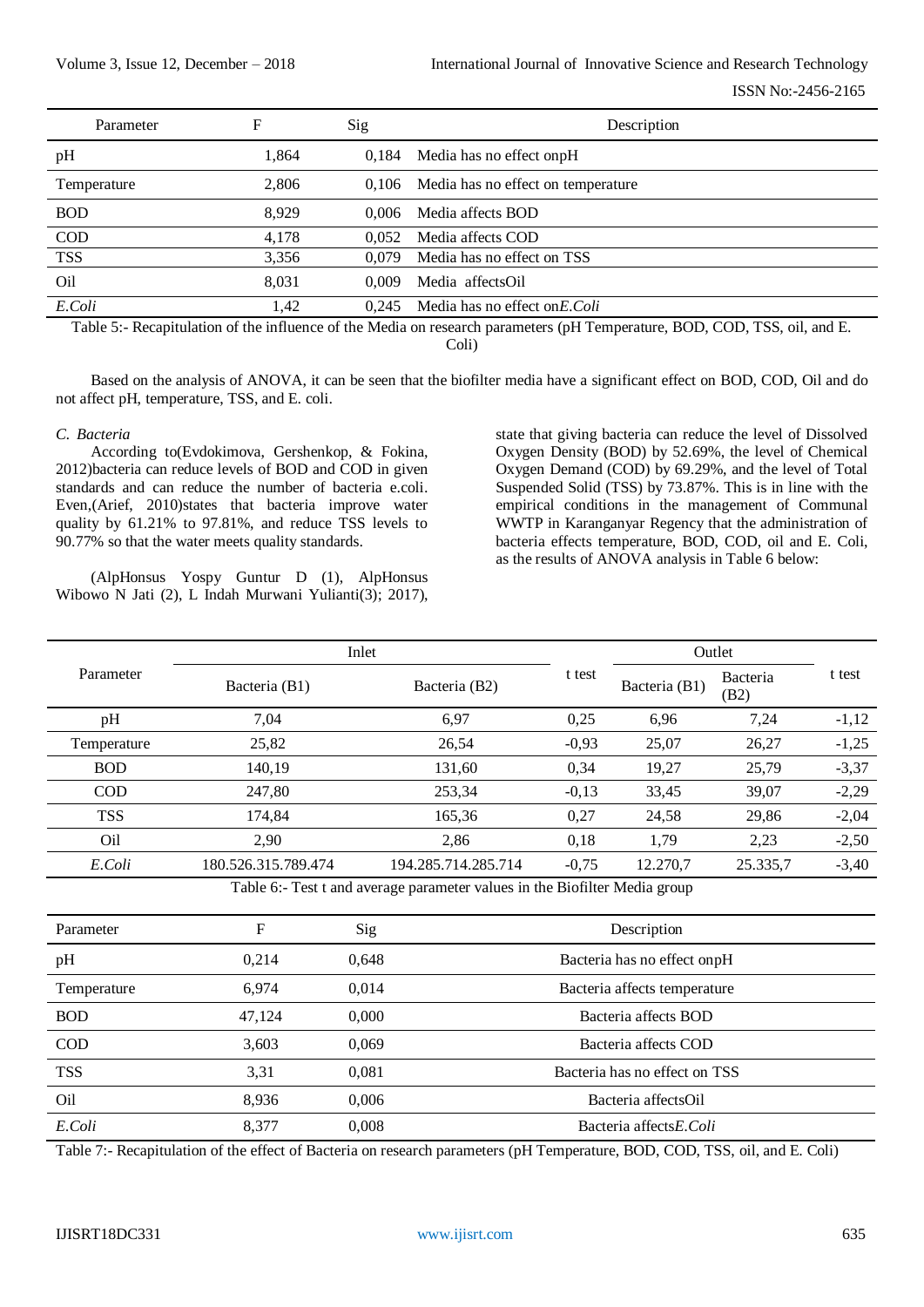The results of the ANOVA analysis prove that the administration of bacteria in the communal IPAL network system can improve the output quality standards of domestic wastewater, especially in the parameters of Temperature, BOD, COD, oil and E. Coli.

| D. Interaction (water discharge * media * bacteria) |  |  |  |
|-----------------------------------------------------|--|--|--|
|                                                     |  |  |  |

| Parameter   | F     | Sig   | Description                                                                  |
|-------------|-------|-------|------------------------------------------------------------------------------|
| pH          | 1,931 | 0,177 | Interaction of water Discharge*Media*Bacteriahas no effect on PH             |
| Temperature | 2,518 | 0,125 | Interaction of Water Discharge*Media*Bacteriahas no effect on<br>temperature |
| <b>BOD</b>  | 1,369 | 0,253 | Interaction of Water Discharge*Media*Bacteriahas no effect on BOD            |
| <b>COD</b>  | 0,005 | 0,946 | Interaction of Water Discharge*Media*Bacteriahas no effect on COD            |
| <b>TSS</b>  | 4,336 | 0,048 | Interaction of Water Discharge*Media*Bacteriaaffects TSS                     |
| Oil         | 0,68  | 0,417 | Interaction of Water Discharge*Media*Bacteriahas no effect on Oil            |
| E.Coli      | 1,146 | 0,295 | Interaction of Water Discharge*Media*Bacteriahas no effect on E. Coli        |

Table 8:- Recapitulation of the effect of the interaction of water discharge \* media \* bacteria on the parameters of the study (PH Temperature, BOD, COD, TSS, oil, and E.coli)

The results of the ANOVA analysis prove that the interaction between water discharge, media, and the administration of bacteria on the communal WWTP system can improve the output quality standards of domestic wastewater, especially on TSS (Total Suspended Solid) parameter.

# **IV. CONCLUSION**

Base on the above results of the discussion on sanitation modeling in an effort to manage domestic waste to produce clean and non-polluting quality of wastewater, it can be concluded thatWater discharge, media, bacteria and their interaction do not affect the pH of water; Water discharge and bacteria affects the water temperature, while the media and their interaction does not affect water temperature; Water discharge, media, bacteria affect BOD, while their interaction does not affect BOD; Water discharge, media, bacteria affect COD, while the interaction does not affect COD; Water discharge, media, bacteria have an effect on oil, while the interaction does not affect oil; Water discharge and bacteria have an effect on E. Coli, while the media and their interaction has no effect on E. Coli; Water discharge affects temperature, BOD, COD, TSS, oil, and E. coli; Media affects BOD, COD, and Oil; Bacteria affect temperature, BOD, COD, oil and E. coli; Interaction between bacteria \* Water discharge \* media only affects TSS; Water pH parameters cannot be affected by water discharge, media or bacteria.

# **REFERENCES**

- [1]. Arief, M. (2010). ISOLASI BAKTERI INDIGEN SEBAGAI PENDEGRADASI BAHAN ORGANIK PADA MEDIA PEMBENIHAN IKAN LELE DUMBO (Clarias sp.) SISTEM RESIRKULASI TERTUTUP. Jurnal Ilmu Perikanan Dan Kelautan, 2(2).
- [2]. Ayubi, M. S. Al, Dzulkiflih, & Rahmawati, E. (2015). Perancangan dan Penerapan Aparatus Pengukuran Debit Air dengan Menggunakan Venturimeter dan Water Flow Sensor. Jurnal Inovasi Fisika Indonesia, 04(2), 21–26.
- [3]. Evdokimova, G. A., Gershenkop, A. S., & Fokina, N. V. (2012). The impact of bacteria of circulating water on apatite-nepHeline ore flotation. Journal of Environmental Science and Health - Part A Toxic/Hazardous Substances and Environmental Engineering, 47(3), 398–404. https://doi.org/10.1080/10934529.2012.646102
- [4]. Kasus, S., Tahu, L., & Tempe, D. (2001). SARANG TAWON PADA PENGOLAH LIMBAH ORGANIK SISTEM KOMBINASI ANAEROB-AEROB. Teknologi Lingkungan, 2(1), 28–36.
- [5]. Nugroho, S. Y., Sumiyati, S., & Hadiwidodo, M. (2014). Penurunan Kadar COD dan TSS pada Limbah Industri Pencucian Pakaian (Laundry) dengan Teknologi Biofilm Menggunakan Media Filter Serat